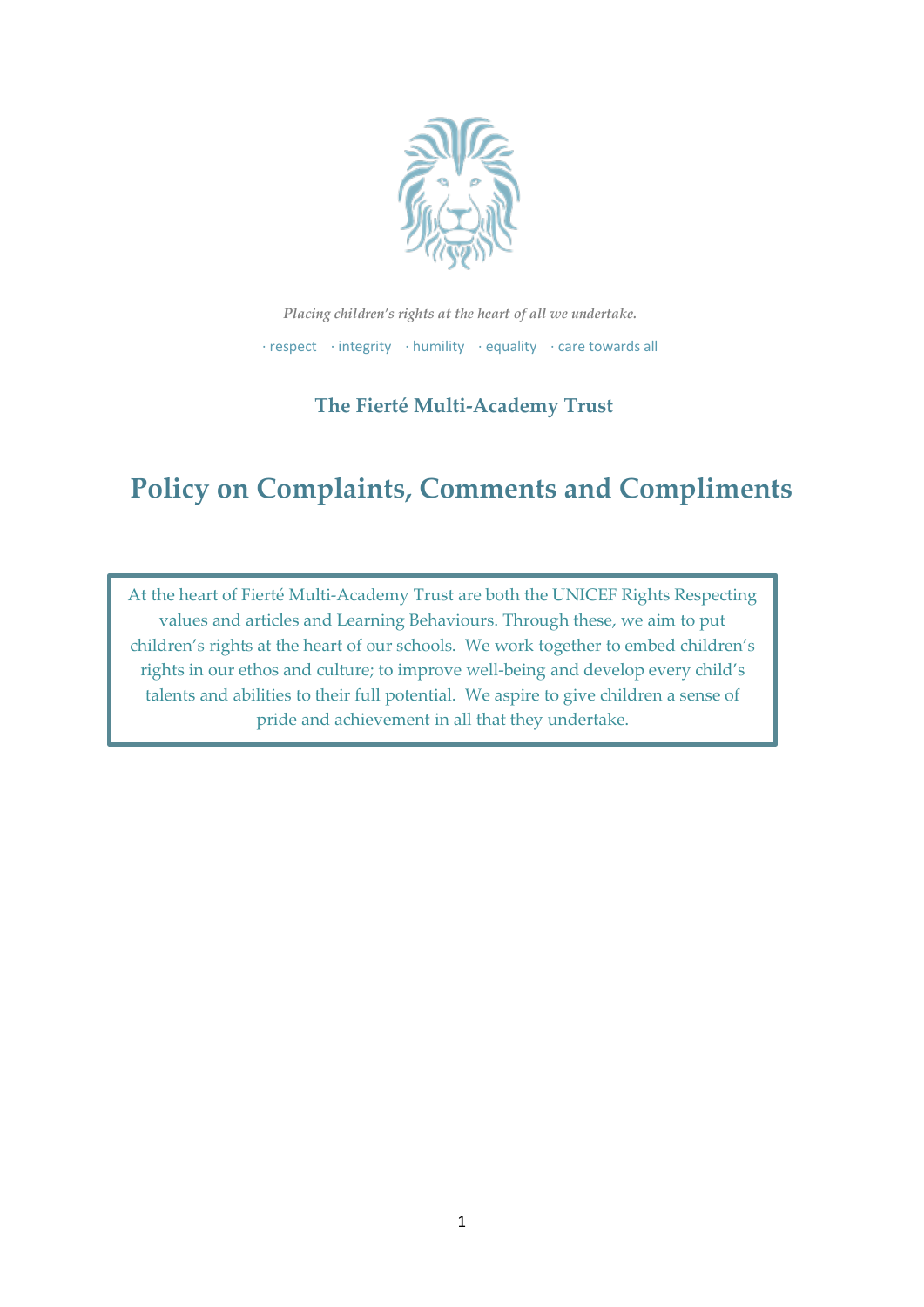# **Document Control**

| Document Title          | Complaints, Comments and         |
|-------------------------|----------------------------------|
|                         | Compliments                      |
| Author                  | <b>CEO</b>                       |
| Reviewed By             | Laura Gardner                    |
| Department/Subject      | <b>Trust Policies</b>            |
| Document Status         | Approved                         |
| Approval                | <b>Trust Board</b>               |
| <b>Publication Date</b> | 02.12.19                         |
| <b>Review Date</b>      | Autumn Term 2020                 |
| Issued to:              | <b>Trust Policies Teams Site</b> |

# **Version Control**

| <b>Version</b> | <b>Date</b> | <b>Amended By</b> | <b>Comments</b> |
|----------------|-------------|-------------------|-----------------|
|                | 02.12.19    |                   |                 |
|                |             |                   |                 |
|                |             |                   |                 |
|                |             |                   |                 |
|                |             |                   |                 |

# **1.0 Availability of the Complaints, Comments and Compliments Policy**

1.1 This policy will be used across each Academy within Fierté Multi Academy Trust for all complaints, comments and compliments from parents/guardians or other service users of the school.

1.2 A copy of this procedure is available from each of the school offices and on the school websites.

# **2.0 Introduction**

#### **2.1 Compliments**

It is always good to receive positive feedback. This will always be shared with staff and students in a timely way for example via briefings and briefing notes; email; in person; in assemblies.

Compliments can be given in any format the parent /carer chooses.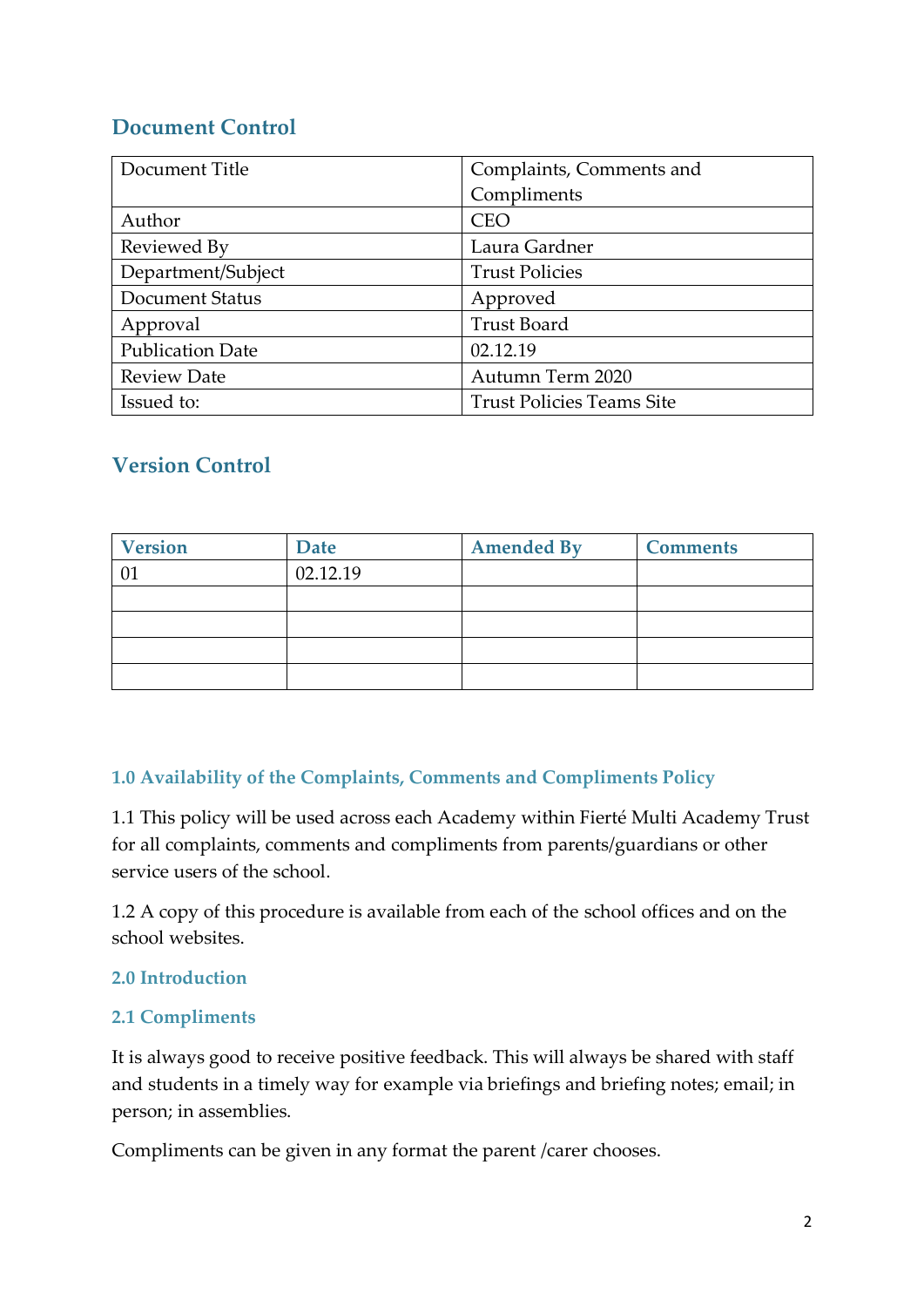# **2.2 Complaints**

We believe that our Trust provides an excellent education for all our children, and that the staff work very hard to build positive relationships with all parents. However, the Trust is necessary to have procedures in place in case there are complaints by parents or other parties.

If any parent/guardian is unhappy with the education that their child is receiving, or has any concern relating to any of the schools within the Trust, we encourage that person to talk to the child's class teacher immediately.

We deal with all complaints in compliance with guidance/regulation set out by the Department for Education, The Education Skills Funding Agency (EFA) and The Education (Independent School Standards) Regulations 2014.

We have adopted a three-stage process for dealing with complaints:

- Stage 1 Complaint heard by member of staff
- Stage 2 Complaint heard by Headteacher
- Stage 3 Complaint heard by Complaint Panel

#### **3.0 Aims and Objectives**

3.1 Our Trust aims to be fair, open and honest when dealing with any complaint. When considering a complaint, we endeavour to deal with it as swiftly as possible. We aim to resolve any complaint through dialogue and mutual understanding, and, in all cases, we put the interests of the child above all other issues. We provide sufficient opportunity for any complaint to be fully discussed, and then resolved.

#### **4.0 Complaints Procedure**

4.1 Our Complaints Procedure will:

- Encourage resolution of problems by informal means wherever possible;
- Be easily accessible and publicised;
- Be simple to understand and use;
- Be impartial;
- Be non-adversarial;
- Allow swift handling with established time limits for action and keeping people informed of the progress;
- Ensure a full and fair investigation by an independent person where necessary;
- Respect people's desire for confidentiality;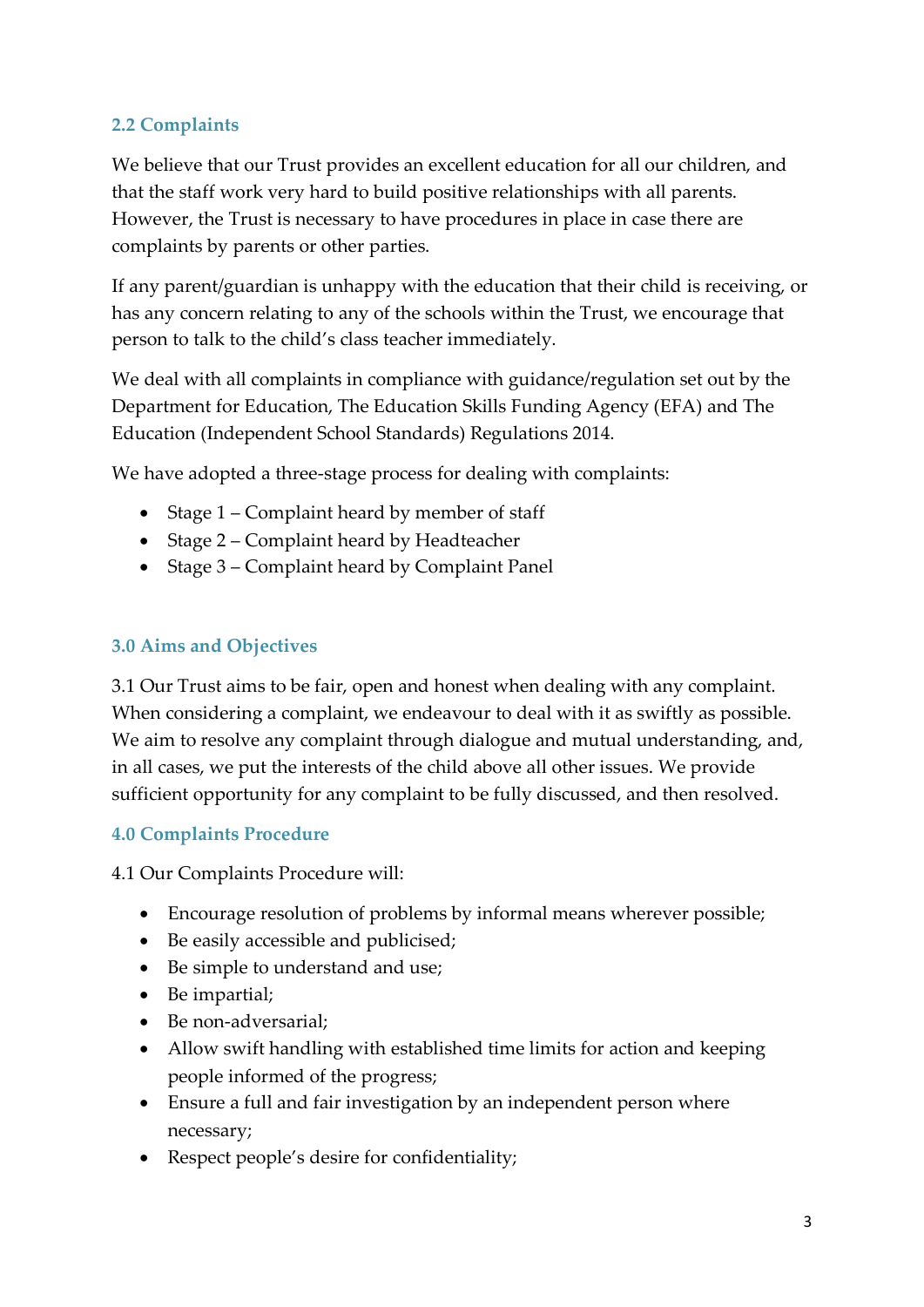- Address all the points at issue and provide effective response and appropriate redress, where necessary;
- Provide information to the school's Senior Management Team to enable services to be improved.

4.2 The Trust will be clear about the difference between a concern and a complaint. We will take concerns seriously at the earliest stage to reduce the numbers that develop into complaints.

4.3 Details of any complaint will be kept confidential except in so far as they need to be shared with people who might contribute to their resolution.

# **5.0 Stage 1 – Informal Resolution**

5.1 We expect most concerns to be dealt with informally and parents/guardians are encouraged to speak to a member of staff to discuss their concerns. The formal procedures set out below should be invoked when initial attempts to resolve the issue are unsuccessful and the person raising the concern remains dissatisfied and wishes to take the matter further.

5.2 If a parent/guardian is concerned about anything to do with the education that we are providing within our Trust, they should, in the first instance, discuss the matter with their child's class teacher. All teachers work very hard to ensure that each child is happy at school and are making good progress; a teacher will always want to know if there is a problem, so that they can act before the problem seriously affects the child's progress.

5.3 Our schools operate an open-door policy and as such, parents/guardians may wish to book in some time to talk to the Headteacher if this would be beneficial in resolving your concern informally.

5.4 Should the complaint be about the Headteacher, the Chair of the Local Governing Body will do all they can to resolve the issue informally through a dialogue with the persons concerned.

# **6.0 Stage 2 – Formal Resolution**

6.1 If the complaint cannot be resolved on an informal basis (as set out above), then parents/guardians should put their complaint in writing (using Appendix 1 attached) and hand this into the Academy for the attention of the Headteacher.

6.2 The Headteacher will consider any such complaint seriously. The complaint will be investigated thoroughly by the Headteacher (or a person delegated to undertake the investigation).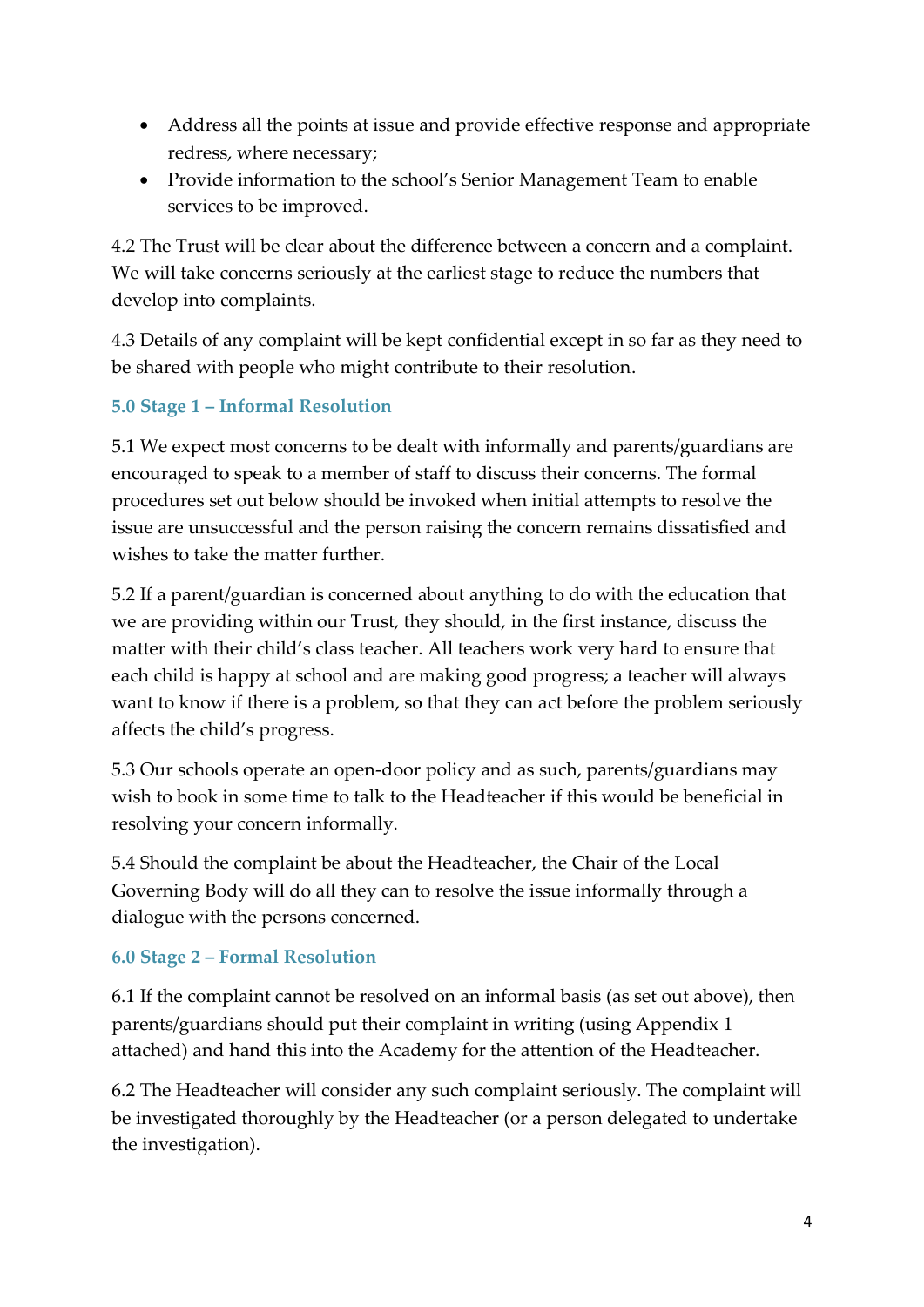6.3 The Headteacher will decide, after considering the complaint, the appropriate course of action to take.

6.4 In most cases, the Headteacher will meet or speak with the parents/guardians concerned to discuss the matter. If possible, a resolution will be reached at this stage.

6.5 The Headteacher will use reasonable endeavours to speak to or meet parents/guardians within 10 working days of the formal complaint being received.

6.6 Once the Headteacher is satisfied that, so far is practicable, all of the relevant facts have been established, a decision will be made which will be communicated to parents/guardians in writing giving the reasons for the decision. The written decision should be provided no later than 10 working days after speaking with or meeting with parents/guardians to discuss the matter.

6.7 The school will hold a written record of all formal complaints, including records of meetings and interviews held in relation to the complaint, and the Academy's decision. The record will be retained for 1 year after the pupil leaves the Academy.

6.8 Should the complaint be about the Headteacher, it will then be considered by the Chair of the Local Governing Body who will follow the above steps.

6.9 Only if Stage 2 proceedings fail to resolve the matter should a complaint progress to Stage 3.

# **7.0 Stage 3 – Complaint Panel**

7.1 If parents/guardians seek to invoke Stage 3, following failure to reach an earlier resolution with the Headteacher or Chair of Academy Council's decision, in respect of their formal complaint, they may request their complaint is considered by the Complaints Panel. Such a request must be made in writing addressed to the Chair of the Academy Trust c/o the Academy. The Chair of the Academy Trust will not be involved in the panel if he/she heard the original complaint at Stage 2.

7.2 The request for further assessment of the complaint will, for the purposes of this procedure, be known as an 'appeal'.

7.3 Parents/guardians must lodge their appeal in writing within 10 working days of the date of the Academy's decision made in accordance with the Stage 2 procedure. The parents/guardians should provide in writing the complaint(s) made against the Academy and how they believe the complaint has been unsatisfactorily resolved, along with the remedies sought in respect of each.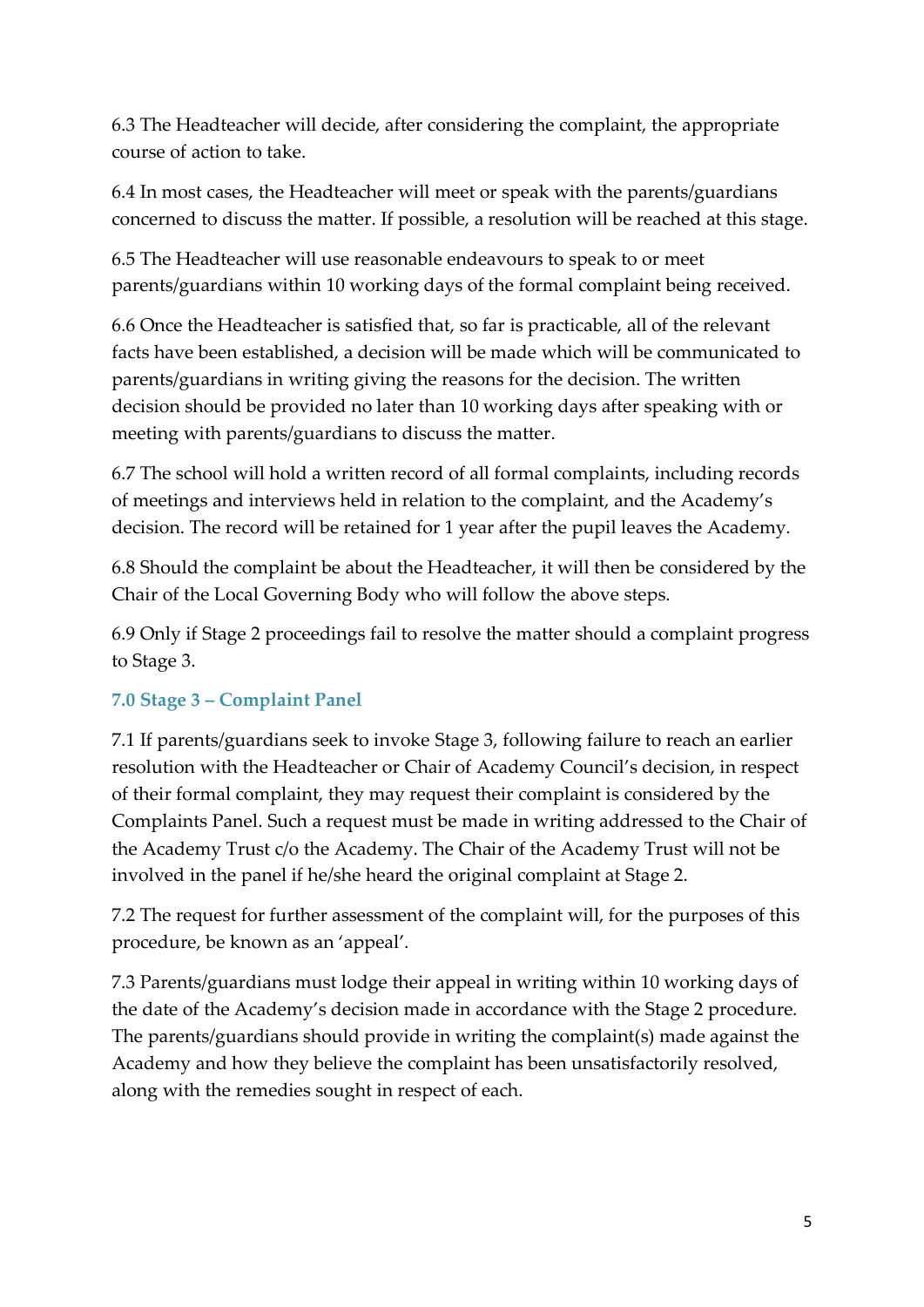7.4 The Complaints Panel is only obliged to consider the complaint lodged in this 'initial submission' although they may use their discretion to consider other relevant and related matters that may subsequently arise.

7.5 Where an appeal is received by the school, the school will, within 5 working days, refer the matter to the Chair of the Trust Board. They who will act as Clerk for the Complaints Panel. Where the appeal is received by the school during Academy holidays, or within 2 working days of their commencement, the school has 5 working days upon commencement of the school term to refer the matter to the Clerk.

7.6 The Clerk provides an independent source of advice on procedure for all parties.

7.7 On receipt of an appeal, the Clerk will then endeavour to convene an independent Complaints Panel hearing as soon as possible, usually no later than 20 school days after receipt of the notification from the parents/guardian that they wish to invoke Stage 3. The Panel date will be dependent upon the availability of the Panel members.

7.8 The Independent Complaints Panel will consist of at least three people who were not directly involved in the complaint and one member of the panel must be independent of the management and running of the school. It is a matter for the Local Governing Body to identify suitably independent individuals who can fulfil the role and responsibility of being the independent member.

7.9 The following are entitled to attend a hearing and/or, submit written representations and address the Panel:

- The parent(s)/guardian(s) who may be accompanied should they wish this to be the case;
- The Headteacher of the Academy;
- Any other interested person whom the Complaints Panel considers to have a reasonable and just interest in the appeal and whose contribution would assist the Panel in their decision-making.

7.10 Where required, the Complaints Panel may request any reports, documents, chronology or other useful information in advance of the hearing. Evidence will be sent to and collated by the Clerk who will distribute the information to the relevant parties in advance of the hearing.

7.11 After due consideration of the facts considered relevant, the Panel will reach a decision, and make recommendations, which it shall complete within 10 working days of the hearing. The decision reached by the Complaints Panel is final.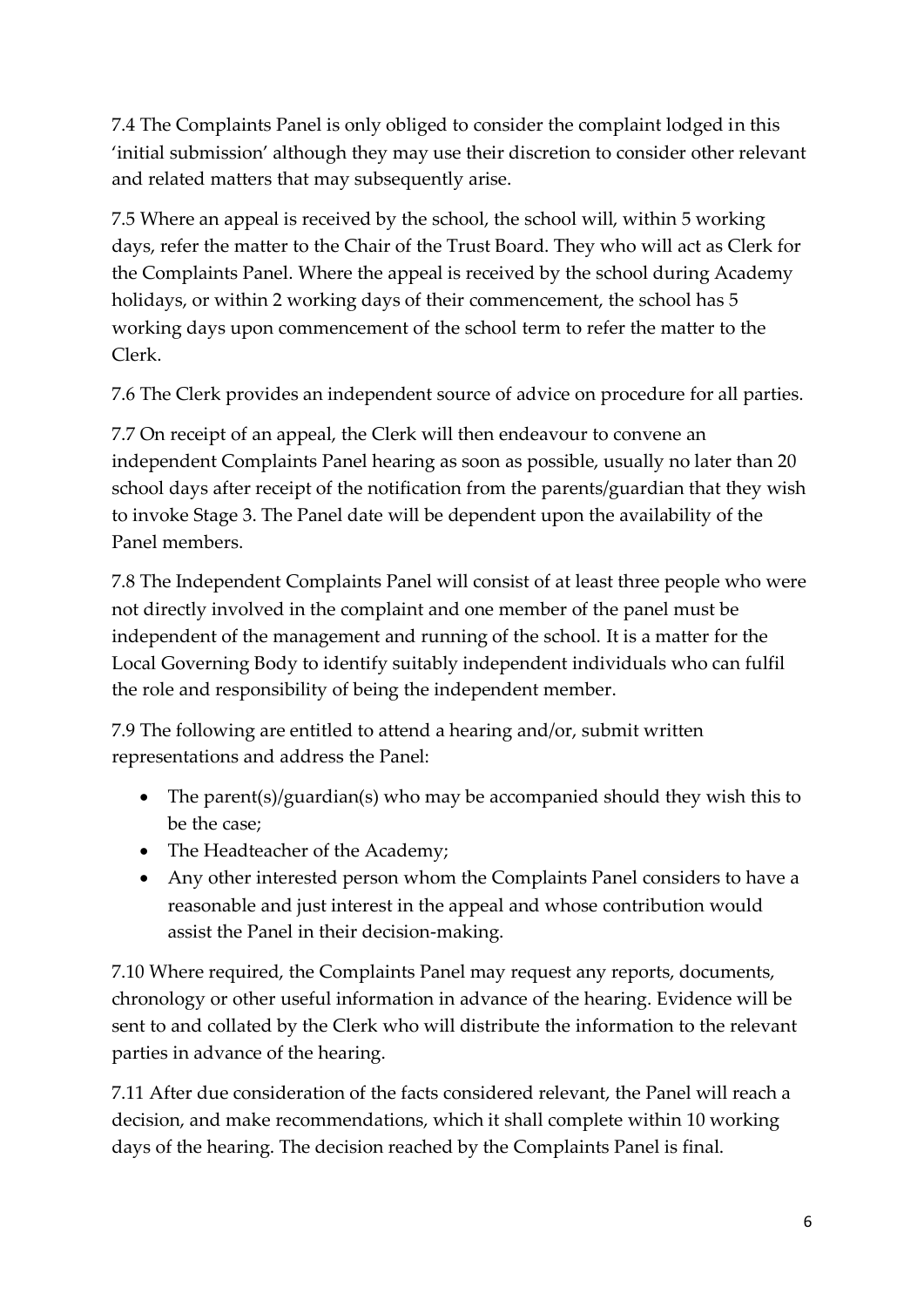7.12 There is no further right of appeal to the Academy Trust. All complainants have the right, as a last resort, to contact the Education and Skills Funding Agency (EFSA) if they are not satisfied with the way in which their complaint has been considered. You can contact the EFSA via their complaints form on their website.

#### **8.0 Monitoring, Evaluation and review**

8.1 The Fierté Multi Academy Trust will review this policy at least every three years and assess its implementation and effectiveness. The policy will be promoted and implemented throughout each school in the Trust.

8.2 The Trust will monitor the complaints procedure, in order to ensure that all complaints are handled properly.

8.3 The Trust will take into account any local or national decisions that affect the complaints process and make any modifications necessary to this policy.

#### **Appendix 1**

#### **Stage 2 – Formal Complaint Form**

#### **Personal Details:**

| Your name:                          |  |
|-------------------------------------|--|
| Your child's name:                  |  |
| Your child's class:                 |  |
| Your address including<br>postcode: |  |